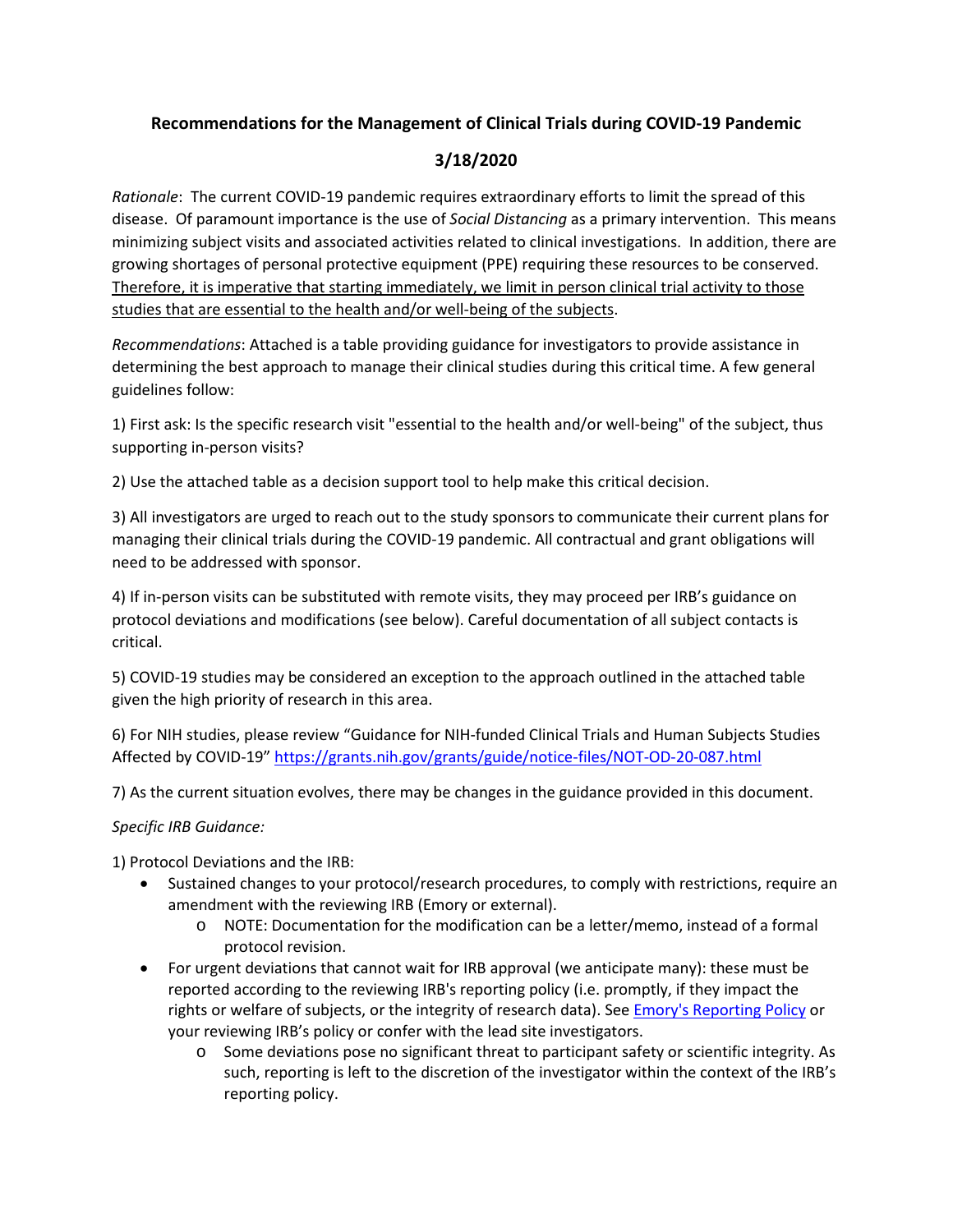- o Note: COVID-19 screening requirements during study visits are not considered part of the research, thus no modification is required.
- The IRB supports moving to home visits, use of other service providers for standard procedures, and phone calls for participant data collection and monitoring, so long as no procedures would be performed that are unsafe in this setting and liability insurance coverage is adequate.
- **See our more detailed guidance here**:<http://irb.emory.edu/documents/guidance-Covid-19.pdf> or on the attached document.

2) New COVID-19 Research and the IRB:

• The IRB is prioritizing time-sensitive research related to the virus. Please continue to contact the Director, [Rebecca Rousselle,](mailto:rrouss2@emory.edu) or one of th[e Assistant Directors](http://irb.emory.edu/about/staff.html) to alert us.

**Let's all continue to work together to protect our patients, our subjects, our staff and our community during this difficult time. Thank you for your cooperation.**